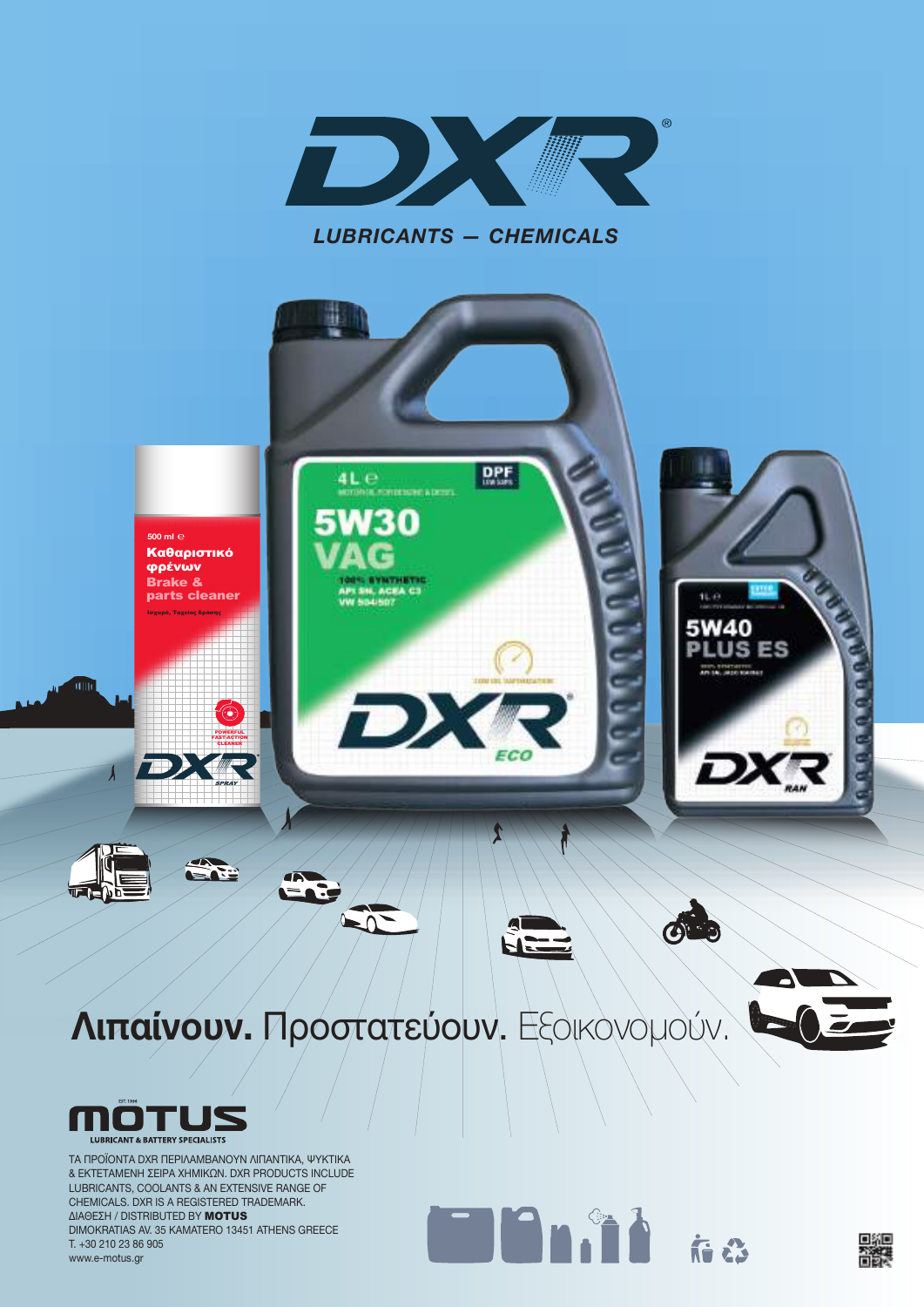



# D101100 DXR ECO 5W30 VAG (Low saps)

API SN ACEA C3, VW 504.00/507.00, MB 229.51, **4X4 L 12X1 L** Porsche C30, BMW Longlife-04, Fiat 9.55535-S2 **100% SYNTHETIC** *- Low oil vaporization* 

# D101101 DXR ECO 5W40 VAG TDI (Mid saps)

**4X4 L** API SN/CF, ACEA C3 / VW 505.01, VW 502.00, 505.00 **12X1 L** MB 229.31 / MB 226.5, BMW Longlife-04, Porsche A40, Renault RN0710 / RN0700, GM dexos 2, Ford WSS-M2C917-A, Fiat 9.55535-T2 / 9.55535-S2 / 9.55535-GH2 **100% SYNTHETIC** *- Discharge nozzle technology - PDi / Tdi*

# D101102 DXR ECO 5W30 SOLID FE (Mid saps)

- **4X4 L** API SN, ACEA C2, ACEA A5 / B5, PSA B71 2290,
- **12X1 L** Renault RN0700, Fiat 9.55535-S1 **100% SYNTHETIC** *- Reduced fuel consumption*

# D101103 DXR ECO 5W30 MULTIPLE (Low saps)

**4X4 L** API SN, ACEA C3-16, ACEA A3/B3/B4, MB 229.31/229.51, **12X1 L** Renault RN0700/RN0710, BMW Long-life - 04, GM dexos 2 **100% SYNTHETIC** *- Increases DPF life*

# D101104 DXR ECO 5W40 MULTIPLE (Mid saps)

**12X1 L** API SN/CF, ACEA C3, VW 505.01 / 502.00 / 505.00, MB 229.31 / 226.5, BMW Longlife-04, Porsche A40, Renault RN0710 / RN0700 / GM dexos 2, Ford WSS-M2C917-A, Fiat 9.55535-T2 / 9.55535-S2 / 9.55535-GH2 **100% SYNTHETIC** *- Recommended for MB, BMW & GM*

# D101105 DXR ECO 5W30 EFFECT (Low saps)

**12X1 L** ACEA C4, Renault RN0720, MB 229.51, MB 226.51 **100% SYNTHETIC** *- Recommended for RENAULT & MB*

# DXR COM

#### D101200 **DXR COM 5W30 FORDEX**

**12X1 L** API SN/CF, API SL, ACEA A5/B5, Ford WSS-M2C913-D / STJLR 03.5003 Renault RN0700, Fiat 9.55535-G1, Fiat 9.55535-N1 **100% SYNTHETIC** *- Recommended for Ford WSS-M2C913-D*

# D101201 **DXR COM 5W30 PLUS**

**4X5 L** API SN PLUS, ILSAG GF-5 **4X4 L 100% SYNTHETIC** *- 100% Synthetic-base oil* **12X1 L**

#### D101202 **DXR COM 5W30 EURO**

- **4X5 L** API SN/CF, ACEA A3/B4, VW 502.00 / 505.00,
- **4X4 L** MB 229.3, Renault RN0710 / RN0700
- **12X1 L 100% SYNTHETIC** *With or without turbo*

#### D101203 **DXR COM 5W40 EURO**

- **4X4 L** API SN/CF, ACEA A3/B4, PSA B71 2296 / B71 2293, **12X1 L** Porsche A40, GM-LL-B-025, MB 229.1 / MB 229.3, VW 502.00 / 505.00, Renault RN0710 / RN0700, Fiat
	- 9.55535-Z2 / 9.55535-N2 / 9.55535-M2 / 9.55535-H2 **100% SYNTHETIC** *- With or without turbo*

#### D101301 DXR COM 10W40 CITY PLUS

**4X4 L** API SL/CF, ACEA A3/B4 (08), VW 500.00/505.00/ **12X1 L** 501.01, MB 229.1, Fiat 9.55535-G2 **SEMI SYNTHETIC** *- Low oil vaporization*

# D101300 DXR COM 10W40 CITY

- **1X210 L** API SL/CF, ACEA: A3/B4 (04), VW 501.01 /
- **4X5 L** VW 505.00, MB 229.1
- **4X4 L SEMI SYNTHETIC** *With or without turbo* **12X1 L**



# D301300 DXR HULK 10W40 HD

- API SL/CI-4, ACEA A3/B4, ACEA E7, Volvo VDS-3, **1X205 L**
- **1X20 L** Renault RLD-2, Mack EO-N, Allison C-4, MB 228.3 /
- 229.1 / 235.27, MAN M 3275, Renault RLD, Caterpillar **4X4 L 12X1 L** ECF-2 / ECF-1-A, CES 20077 / CES 20078, Deutz DQC III-10, Global DHD-1, MTU type 2, Detroit Diesel
- DDC 93K215, MAN M 3271, JASO DH-1, Voith Class A **SEMI SYNTHETIC** *- Multi function*

# D301400 **DXR HULK 15W40 HD**

- **1X20 L** API CI-4/SL, ACEA A3/B4, ACEA E7, MAN M 3275,
- **4X5 L** Volvo VDS-3, MB 228.3 / 229.1, Renault RLD-2 / RLD,
- **4X4 L** Caterpillar ECF-2 / ECF-1-A, CES 20076 / 20077 / 20078,
- **12X1 L** Deutz DQC III-10, Global DHD-1, MTU type 2, Mack EO-M Plus, Detroit Diesel DDC 93K215, ASO DH-1, Voith Class A **MINERAL** *- Multi function*

# D301401 DXR HULK 20W50 HD

- **1X20 L** API CI-4/SL, ACEA A3/B4, ACEA E7, MAN M 3275,
- **4X4 L** Volvo VDS-3, MB 228.3 / 229.1, Renault RLD-2 / RLD,
- **12X1 L** Caterpillar ECF-2 / ECF-1-A, CES 20076 / 20077 / 20078, Deutz DQC III-10, Global DHD-1, MTU type 2, Mack EO-M Plus / Detroit Diesel DDC 93K215, JASO DH-1, Voith Class A **MINERAL** *- Multi function*

# D304400 **DXR HULK HLP ISO 32**

**1X205 L** DIN 51524 HLP PART-II, AFNOR NFE 48-603 (HM, HY), DENISON HF-O **1X20 L MINERAL** *- Water protection*

# D304401 **DXR HULK HLP ISO 46**

**1X205 L** DIN 51524 HLP PART-II, AFNOR NFE 48-603 (HM, HY), DENISON HF-O **1X20 L MINERAL** *- Water protection*

#### D304402 **DXR HULK HLP ISO 68**

**1X205 L** DIN 51524 HLP PART-II, AFNOR NFE 48-603 (HM, HY), DENISON HF-O **1X20 L MINERAL** *- Water protection*



# D101402 **DXR ROC 15W40**

- **1X20 L** API SF/CD, MIL-L-2104D, Ford WSS-M2C153-D, MIL-L-46152C, GM 6049-M / 6048-M **4X4 L**
- **MINERAL** *Without turbo* **12X1 L**

#### D101403 **DXR ROC 20W50**

**4X4 L** API SF/CD, MIL-L-2104D, Ford WSS-M2C153-D, **12X1 L** MIL-L-46152C, GM 6049-M / 6048-M **MINERAL** *- Without turbo*

#### D101400 **DXR ROC SAE 30**

**1X20 L** API SF/CD, MIL-L-2104D, Ford WSS-M2C153-D, **12X1 L** API SF / CD, CATERPILLAR TO-2, ALLISON C3 **MINERAL** *- Without turbo*

# D101401 **DXR ROC SAE 40**

**1X20 L** API SF / CD, CATERPILLAR TO-2, ALLISON C3 **12X1 L MINERAL** *- Without turbo*

# D511400 **DXR ROC SAE 10**

**1X20 L** PRIMARY GRADE LUBRICANT FOR TOOLS **12X1 L MINERAL** *- Tool lubrication*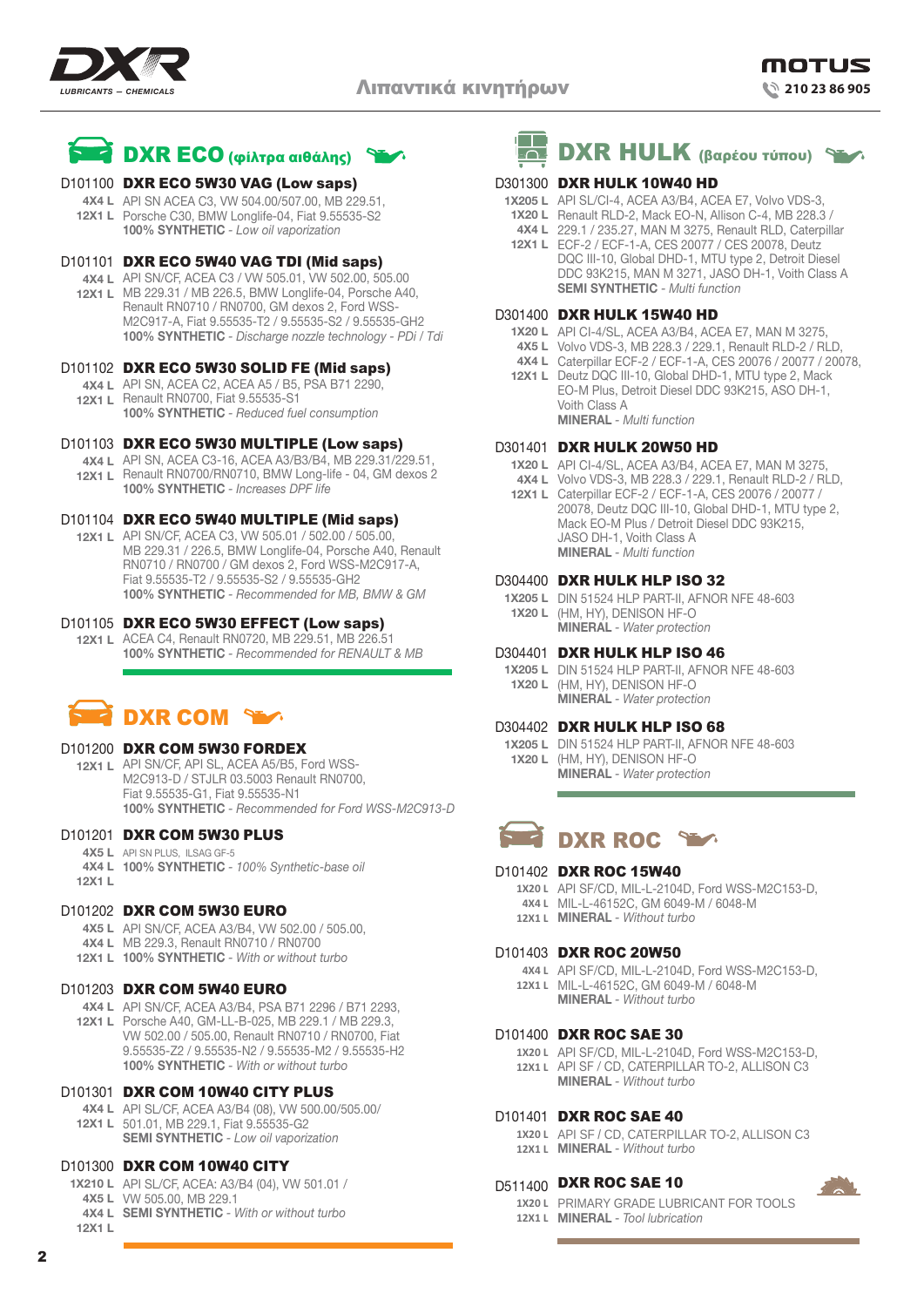

# **DXR RAN** για μοτοσυκλέτες

- D201200 DXR RAN 5W40 PLUS ES ESTER TECHNOLOGY
	- **12x1 L** API SN, JASO MA / MA2 **100% SYNTHETIC** *- Wet clutch protection*
- D201201 DXR RAN 15W50 PLUS ES ESTER TECHNOLOGY
	- **12x1 L** API SN, JASO MA / MA2 **100% SYNTHETIC** *- Wet clutch protection*
- API SN, JASO MA, MA2 **1X20 L** D201301 DXR RAN 10W40 PLUS ES ESTER TECHNOLOGY
	- 12X1 L SEMI SYNTHETIC Wet clutch protection
- D201401 DXR RAN 20W50 PLUS ES ESTER TECHNOLOGY

**12x1 L** API SJ, JASO MA / MA2 **MINERAL** *- Wet clutch protection*

D201302 DXR RAN 15W50 ES ESTER TECHNOLOGY

**12x1 L** API SL, JASO MA / MA2 **SEMI SYNTHETIC** *- Wet clutch protection*

- API SL, JASO MA **1X20 L 12X1 L SEMI SYNTHETIC** - Clean engine D201300 **DXR RAN 10W40**
- D201400 DXR RAN 20W50

**1X20 L** API SF

**MINERAL** *- Static viscosity* **12X1 L**

API TC, JASO FD, ISO-L-EGD, TISΙ **1X20 L** 12X1 L ANAΛΟΓΙΑ ΑΝΑΜΙΞΗΣ 1:50 εκτός αν ορίζεται διαφορετικά από τον κατασκευαστή, **72X200 ML** Mixing ratio 1:50 (if not otherwise prescribed) **SEMI SYNTHETIC** *- Excellent against deposits* D206300 DXR RAN 2T CITYMIX (Low smoke)



## D401400 DXR SEA 25W40 FCW

1**x205 l** API SL, JASO MA, NMMA FC-W **MINERAL** *- Extra Crankcase protection*



# D103200 DXR ATF MULTI

**1X20** Allison C-4, TES 295, 389, ATF 7045E / 1375.4 / LT 71141, **12X1 L** VW G 052 162 A1/A2, / G 052 990 / G 055 025 A, ZF TE ML03D / 04D / 09X11B / 14B, 17C, BMW LT-2, Dexron III H, Ford Mercon / Mercon V / WSS-M2C138-CJ / M2C166-H / M2C202-B, GM Dexron III / IID, Honda Z1 (except CVT), Hyundai, Mitsubishi SP / SPII / SP-III & Dia Queen J2, Idemitsu K7, Isuzu besco ATF-II, ATF-III, JASO M 315 1A, JATCO 3100 PL 085, JWS 3309,3314, 3317, MAN 339 Type Z1, V1 & Z2, Mazda M-III, MB 236.1 - 236.11, Mopar ATF +3 (MS 7176E) / ATF +4 (MS-9602), Nissan Matic D / J / K, Saab 93165 / 146 / 147, Subaru KO410Y0700, Toyota-Lexus T, T-II / T-III / T-IV, Voith 55.6335.xx (G607) / G607/G1363, Volvo 1161540, Caterpillar TO-2, Nissan Matic W, Mazda M-5, Volvo 97341 **100% SYNTHETIC** *- Synthetic base oil*

#### D103300 DXR ATF III PLUS

- DEXRON III-H, Allison C4, FORD MERCON **1X20 L**
- **SEMI SYNTHETIC** *Excellent foaming stability* **12X1 L**

# D103400 DXR ATF III

DEXRON-III, ALLISON C4, ZF TE-ML-14, **1X20 L** MERCEDES BENZ 236.9 **12X1 L MINERAL** *- Excellent foaming stability*

# DXR ΜΑΧ (βαλβολίνες)

#### D102300 DXR MAX 75W VW

API GL-4 , MIL-L-2105, VW TL 726 (G 052 726 A2 / **12X1 L** G 055 726 A2 / G 060 726 A2 / G 070 726 A2), VW G 052 512 (A2), VW G 052 178 A2, VW G 052 171 A1/A2 **SEMI SYNTHETIC** *- Synchromesh gearbox*

#### D102301 **DXR MAX 75W80 GL5**

**SEMI SYNTHETIC** *-* API GL-5, MIL-L-2105D **1X20 L**

# D102400 DXR MAX 75W80 PSA

API GL-5, MIL-L-2105D, ZF TE-ML, 05A / 07A / **1X20 L** 08A / 12E / 16B / 16C / 16D / 17B / 19B / 21A, **12X1 L** PSA Peugeot, Citroën B71 2330, MAN Type M2 **MINERAL** *- Citroën, Peugeot, Renault, Volvo*

# D102302 DXR MAX 75W90 GL5

API GL-5, MIL-L-2105D/E **1X20 L SEMI SYNTHETIC** *- Excellent thermal stability* **12X1 L**

# D102402 DXR MAX 80W90 GL5

- 1X20 L API GL-5, MIL-L-2105D
- **MINERAL** *Excellent thermal stability* **12X1 L**

# D102401 **DXR MAX 80W90 LSD**

API GL-5, MIL-L-2105D, ZF TE-ML07A, **1X20 L 12X1 L** ZD TE-ML08 **MINERAL** *- Limited slip differential*

# ΑΝΤΙΨΥΚΤΙΚΑ συμπυκνωμένα

# D508500 DXR POLAR G120

- AS 2108-2004, ASTM D 3306, D 4985, BS6580:2010, **1X20 L**
	- CUNA NC 956-16, AFNOR NFR 15-601, JIS K 2234:2206, **12X1 L** SAE J1034, ÖNORM V 5123, SANS 1251:2005 and CHINA GB 29743-2013

Audi, Lamborghini, Porsche, Seat, Skoda, Volkswagen (TL 774-D/F), Bentley (TL 774-D/F), DAF (MAT 74002), Deutz (DQC CB-14), Ferrari (> 2010), MAN (MAN 324 SNF), Mercedes-Benz Truck & Bus (MB 325.3, 326.3 (Ready Mix), Mini (BMW LC-07), MTU (MTL 5048), SETRA (MB-Approval 325.3), Siemens Windpower. Alfa Romeo (> 2006), Aprilia, Chrysler (> 2011), Citroen (>1993), Dacia (> 2005), Daewoo, Daihatsu (> 1979), Fiat (>2005), Ford (> 1998), Fuso, Gilera, GMC, Harley-Davidson, Hitachi, Honda (> 1983), Honda Motorbike, Hyundai (> 1982), Iveco (> 01/2014), Jaguar (> 1999), Kawasaki, KIA (> 1991), KTM, Kymco, Lancia (> 2005), Land Rover (> 1998), Lexus (> 1994), Lotus (> 2000), Mitsubishi (>1982), Peugeot (> 1993), Peugeot Motorbike, Renault (>1995), Renault Truck, Rover (> 1982), Subaru (> 1977), Suzuki (>1981), Suzuki Motorbike, SYM, TGB, Toyota (> 1978), Triumph, Volvo Construction, Volvo Trucks (> 2006), Yamaha, Chevrolet (> 2001), Opel (> 2001), Saab (> 2001), Smart (>11/2014 *Organic acid technology*

#### D508501 DXR POLAR BLUE

- ASTM D3306, SAE J 1034, BS 6580 (2010), **1X20 L**
- AFNOR NF R15-601 **4X4 L**
- *Excellent against corrosion & rust* **12X1 L**